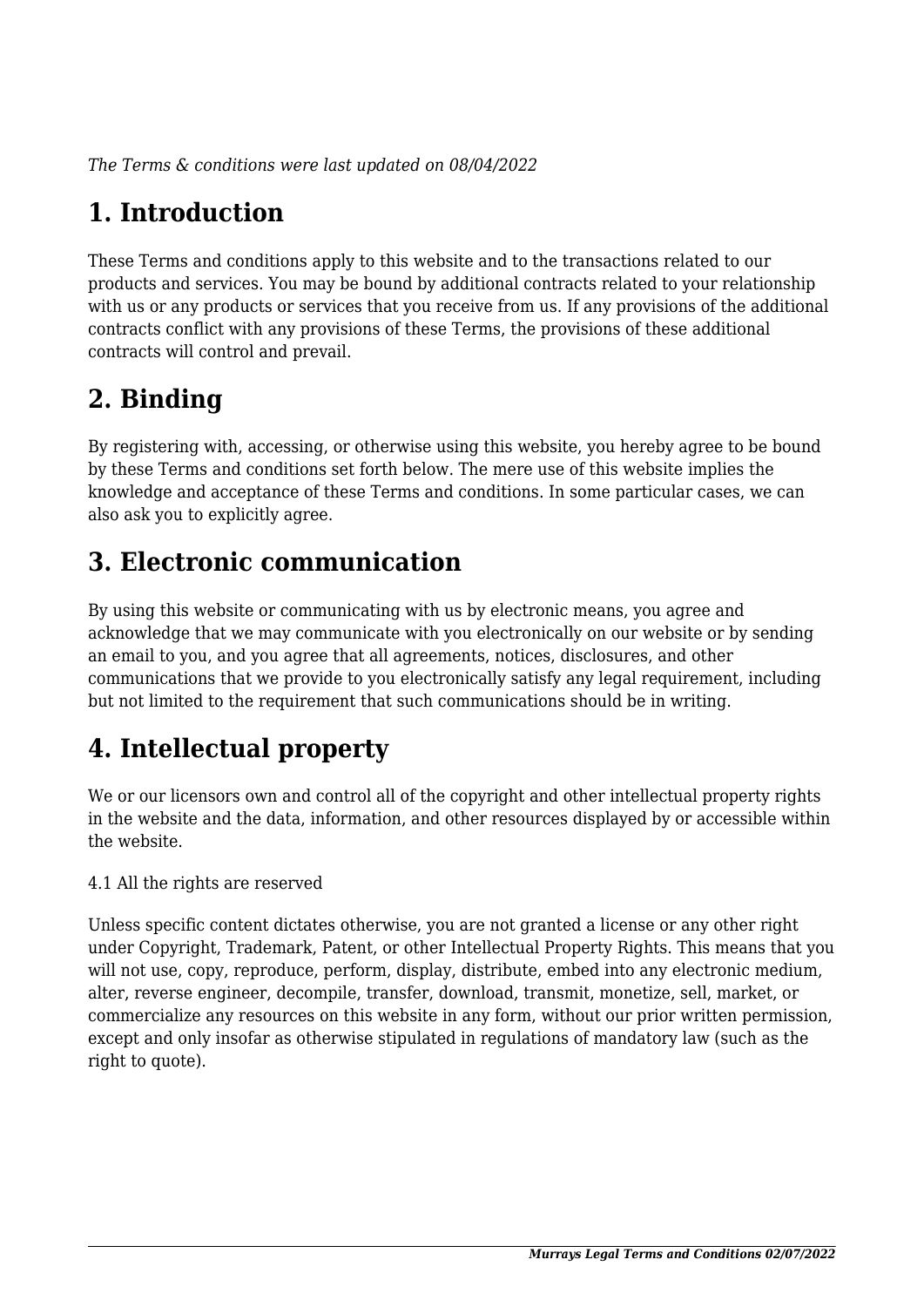# **5. Third-party property**

Our website may include hyperlinks or other references to other party's websites. We do not monitor or review the content of other party's websites which are linked to from this website. Products or services offered by other websites shall be subject to the applicable Terms and Conditions of those third parties. Opinions expressed or material appearing on those websites are not necessarily shared or endorsed by us.

We will not be responsible for any privacy practices or content of these sites. You bear all risks associated with the use of these websites and any related third-party services. We will not accept any responsibility for any loss or damage in whatever manner, however caused, resulting from your disclosure to third parties of personal information.

#### **6. Responsible use**

By visiting our website, you agree to use it only for the purposes intended and as permitted by these Terms, any additional contracts with us, and applicable laws, regulations, and generally accepted online practices and industry guidelines. You must not use our website or services to use, publish or distribute any material which consists of (or is linked to) malicious computer software; use data collected from our website for any direct marketing activity, or conduct any systematic or automated data collection activities on or in relation to our website.

Engaging in any activity that causes, or may cause, damage to the website or that interferes with the performance, availability, or accessibility of the website is strictly prohibited.

## **7. Content posted by you**

We may provide various open communication tools on our website, such as blog comments, blog posts, forums, message boards, ratings and reviews, and various social media services. It might not be feasible for us to screen or monitor all content that you or others may share or submit on or through our website. However, we reserve the right to review the content and to monitor all use of and activity on our website, and remove or reject any content in our sole discretion. By posting information or otherwise using any open communication tools as mentioned, you agree that your content will comply with these Terms and Conditions and must not be illegal or unlawful or infringe any person's legal rights.

#### **8. Idea submission**

Do not submit any ideas, inventions, works of authorship, or other information that can be considered your own intellectual property that you would like to present to us unless we have first signed an agreement regarding the intellectual property or a non-disclosure agreement. If you disclose it to us absent such written agreement, you grant to us a worldwide, irrevocable, non-exclusive, royalty-free license to use, reproduce, store, adapt, publish, translate and distribute your content in any existing or future media.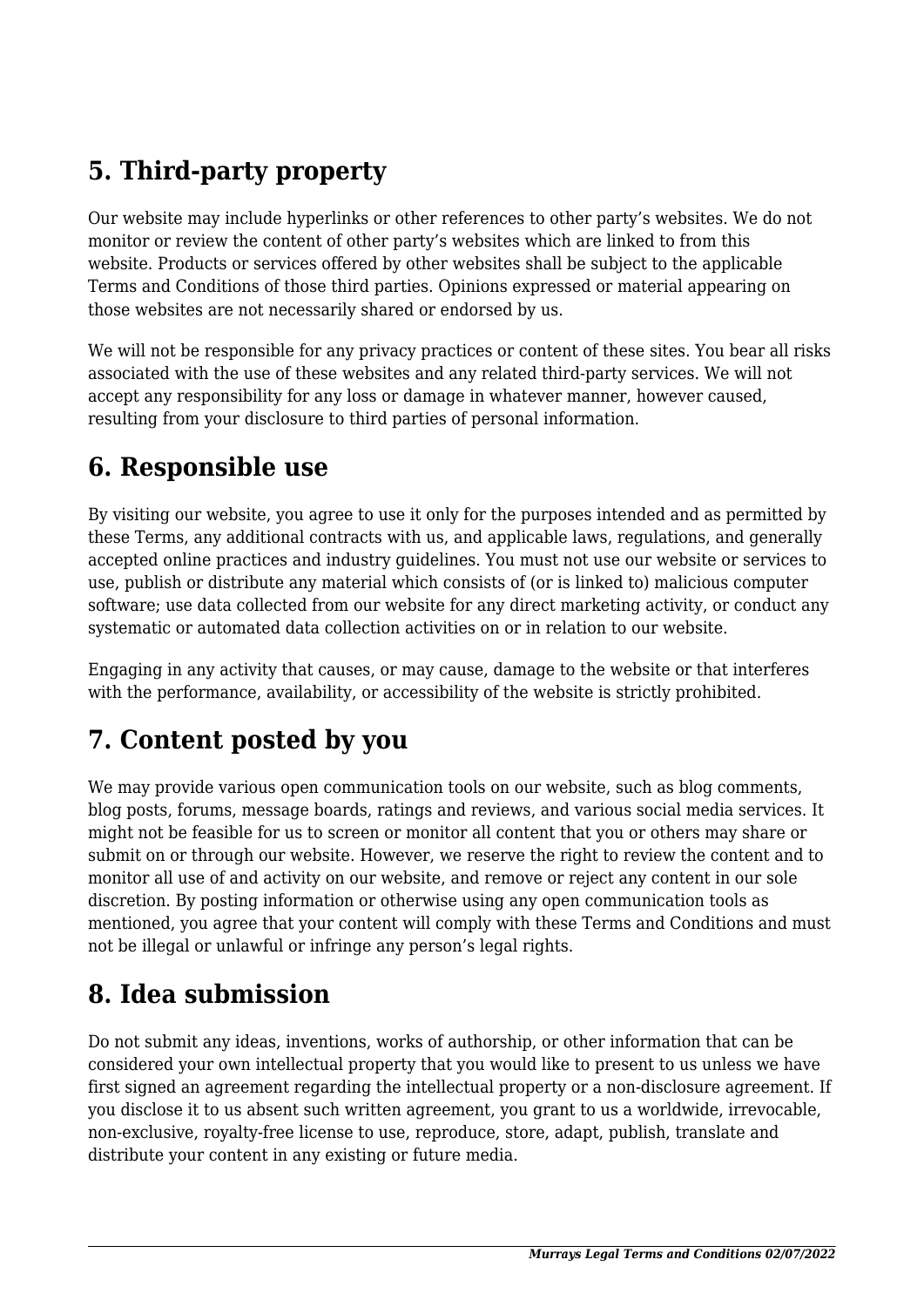#### **9. Termination of use**

We may, in our sole discretion, at any time modify or discontinue access to, temporarily or permanently, the website or any Service thereon. You agree that we will not be liable to you or any third party for any such modification, suspension or discontinuance of your access to, or use of, the website or any content that you may have shared on the website. You will not be entitled to any compensation or other payment, even if certain features, settings, and/or any Content you have contributed or have come to rely on, are permanently lost. You must not circumvent or bypass, or attempt to circumvent or bypass, any access restriction measures on our website.

#### **10. Warranties and liability**

Nothing in this section will limit or exclude any warranty implied by law that it would be unlawful to limit or to exclude. This website and all content on the website are provided on an "as is" and "as available" basis and may include inaccuracies or typographical errors. We expressly disclaim all warranties of any kind, whether express or implied, as to the availability, accuracy, or completeness of the Content. We make no warranty that:

- this website or our content will meet your requirements;
- this website will be available on an uninterrupted, timely, secure, or error-free basis.

Nothing on this website constitutes or is meant to constitute, legal, financial or medical advice of any kind. If you require advice you should consult an appropriate professional.

The following provisions of this section will apply to the maximum extent permitted by applicable law and will not limit or exclude our liability in respect of any matter which it would be unlawful or illegal for us to limit or to exclude our liability. In no event will we be liable for any direct or indirect damages (including any damages for loss of profits or revenue, loss or corruption of data, software or database, or loss of or harm to property or data) incurred by you or any third party, arising from your access to, or use of, our website.

Except to the extent any additional contract expressly states otherwise, our maximum liability to you for all damages arising out of or related to the website or any products and services marketed or sold through the website, regardless of the form of legal action that imposes liability (whether in contract, equity, negligence, intended conduct, tort or otherwise) will be limited to the total price that you paid to us to purchase such products or services or use the website. Such limit will apply in the aggregate to all of your claims, actions and causes of action of every kind and nature.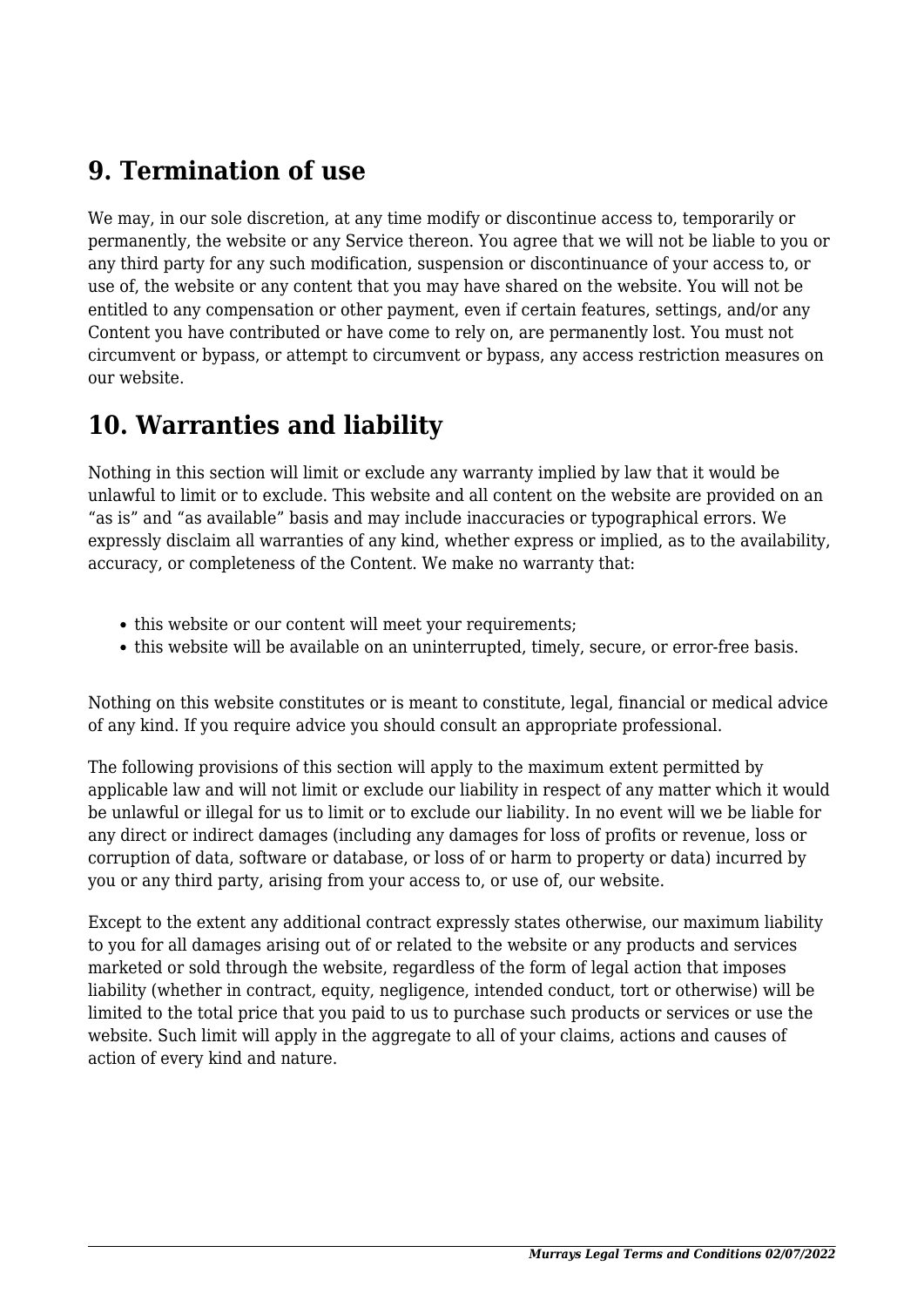# **11. Privacy**

To access our website and/or services, you may be required to provide certain information about yourself as part of the registration process. You agree that any information you provide will always be accurate, correct, and up to date.

#### **12. Export restrictions / Legal compliance**

Access to the website from territories or countries where the Content or purchase of the products or Services sold on the website is illegal is prohibited. You may not use this website in violation of export laws and regulations of Australia.

#### **13. Assignment**

You may not assign, transfer or sub-contract any of your rights and/or obligations under these Terms and conditions, in whole or in part, to any third party without our prior written consent. Any purported assignment in violation of this Section will be null and void.

## **14. Breaches of these Terms and conditions**

Without prejudice to our other rights under these Terms and Conditions, if you breach these Terms and Conditions in any way, we may take such action as we deem appropriate to deal with the breach, including temporarily or permanently suspending your access to the website, contacting your internet service provider to request that they block your access to the website, and/or commence legal action against you.

#### **15. Indemnification**

You agree to indemnify, defend and hold us harmless, from and against any and all claims, liabilities, damages, losses and expenses, relating to your violation of these Terms and conditions, and applicable laws, including intellectual property rights and privacy rights. You will promptly reimburse us for our damages, losses, costs and expenses relating to or arising out of such claims.

#### **16. Waiver**

Failure to enforce any of the provisions set out in these Terms and Conditions and any Agreement, or failure to exercise any option to terminate, shall not be construed as waiver of such provisions and shall not affect the validity of these Terms and Conditions or of any Agreement or any part thereof, or the right thereafter to enforce each and every provision.